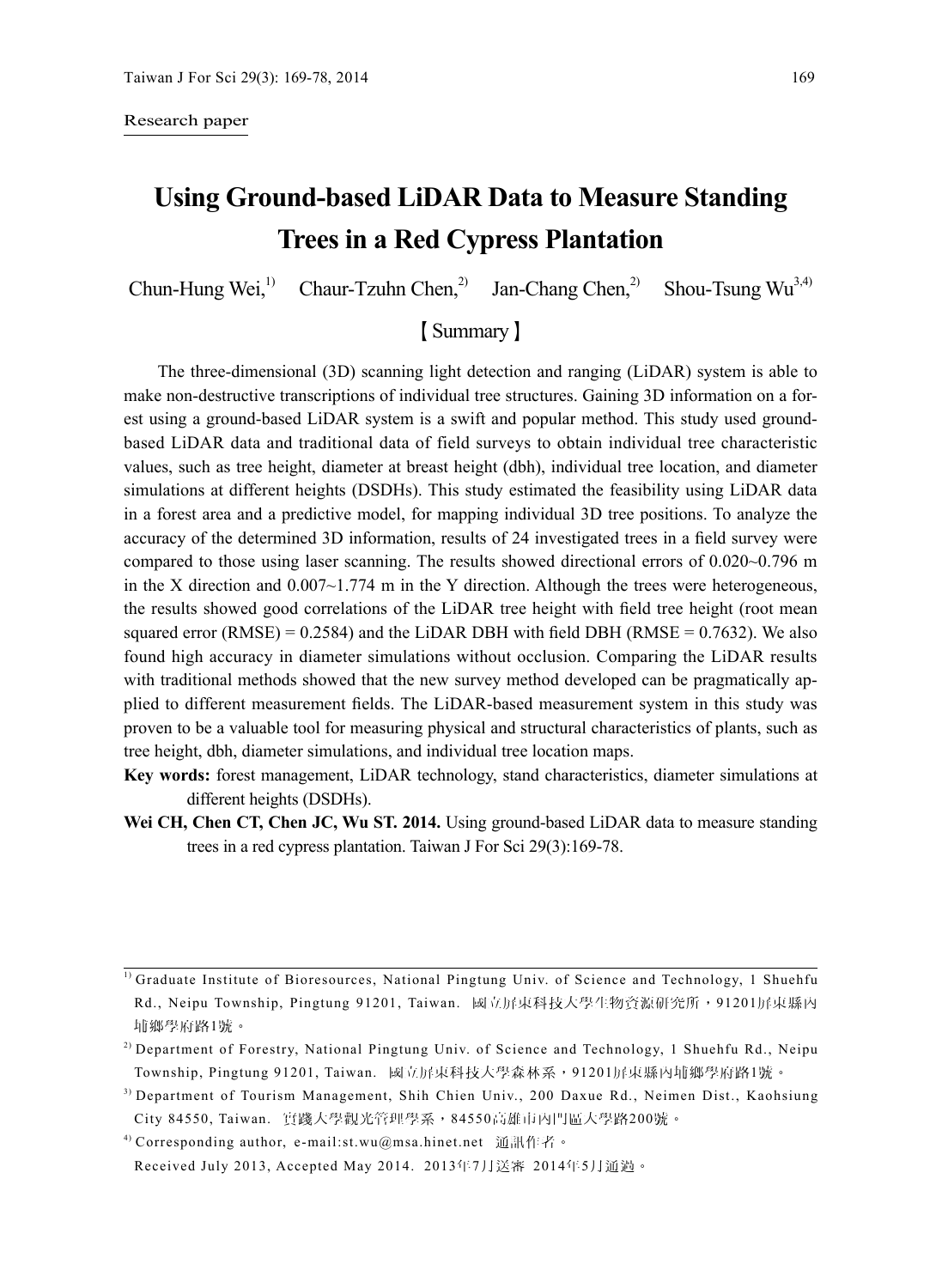#### 研究報告

# 應用地面光達資料於紅檜人工林立木測計

魏浚紘<sup>1)</sup> 陳朝圳<sup>2)</sup> 陳建璋<sup>2)</sup> 吳守從3,4)

摘 要

光達系統有能力針對單木結構進行非破壞性紀錄,且藉地面光達系統獲得森林的三維資訊是一 種快速而普遍的方式。本研究藉由地面光達與傳統野外調查資料來獲得樣區內每株林木的樹高、胸徑 (dbh)、立木位置以及不同高度直徑模擬(DSDH),同時藉統計分析與預測模型評估地面光達資料於森 林地區應用之可行性以俾繪製三維林木位置。三維資訊之準確性透過野外24株林木之調查結果與光達 資料進行比較,結果顯示X軸誤差範圍介於0.020~0.796 m, Y軸誤差範圍介於0.007~1.774 m。儘管 兩種林木資料有著差異性,但其間還是具有良好的相關性,例如光達測量之樹高與電學的測量之樹高, 兩者有著高度的相關性(RMSE = 0.2584),且光達測量之胸徑與實際測量之胸徑亦有著高度的相關性 (RMSE = 0.7632);此外,透過三株立木位置準確且樹冠底下無遮蔽之林木,發現地面光達可進行高準 確性的直徑模擬。本研究比較光達與傳統調查方法,結果顯示即使在不同的測量位置,以地面光達進 行調查值得期待,其運用於測量林木之外部與結構特徵,包括樹高、胸徑、不同高度直徑模擬與立木 位置圖確實可行。

關鍵詞:森林經營、光達技術、林分結構、不同高度直徑模擬。

魏浚紘、陳朝圳、陳建璋、吳守從。2014。應用地面光達資料於紅檜人工林立木測計。台灣林業科學 29(3):169-78。

#### **INTRODUCTION**

Thinning operations are important in forest tending and are efficacious not only for increasing timber growth, and biodiversity, and decreasing competition, but also for providing better growing space, sunlight, nutrients, and water resources for trees (Weatherley 1963, Amateis et al. 1996, Hagar et al. 2004, Ohsawa 2004, Waltz and Covingtiu 2004, Sullivan et al. 2005). However, the timber selection process involves certain problems for which organizational qualities need to be analyzed. Therefore, it is crucial to conduct quantification and spatial research of thinning operations, such as investigating the competition index (Moravie et al. 1999).

Ground-based light detection and ranging (LiDAR) with high positional accuracy

and dense automation is widely applied to many fields, including terrain and building measurements, earthwork, engineering, architectonics, archeology, and forestry (Omasa et al. 2002, Urano and Omasa 2003, Hopkinson et al. 2004, Hosoi and Omasa 2006, Barber et al. 2008, Al-kheder et al. 2009, Côté et al. 2009, Polo et al. 2009, Keightley and Bawden 2010, Mariano et al. 2011). For applications in the forestry field, Omasa et al. (2002) proposed mapping and estimating LiDAR data to obtain many parameters related to the geometric characteristics of *Larix leptolepis* woods (diameter at breast height (dbh), biomass, and an individual tree location map).

Studies based on 3D point clouds have improved data collection efficiency. Ac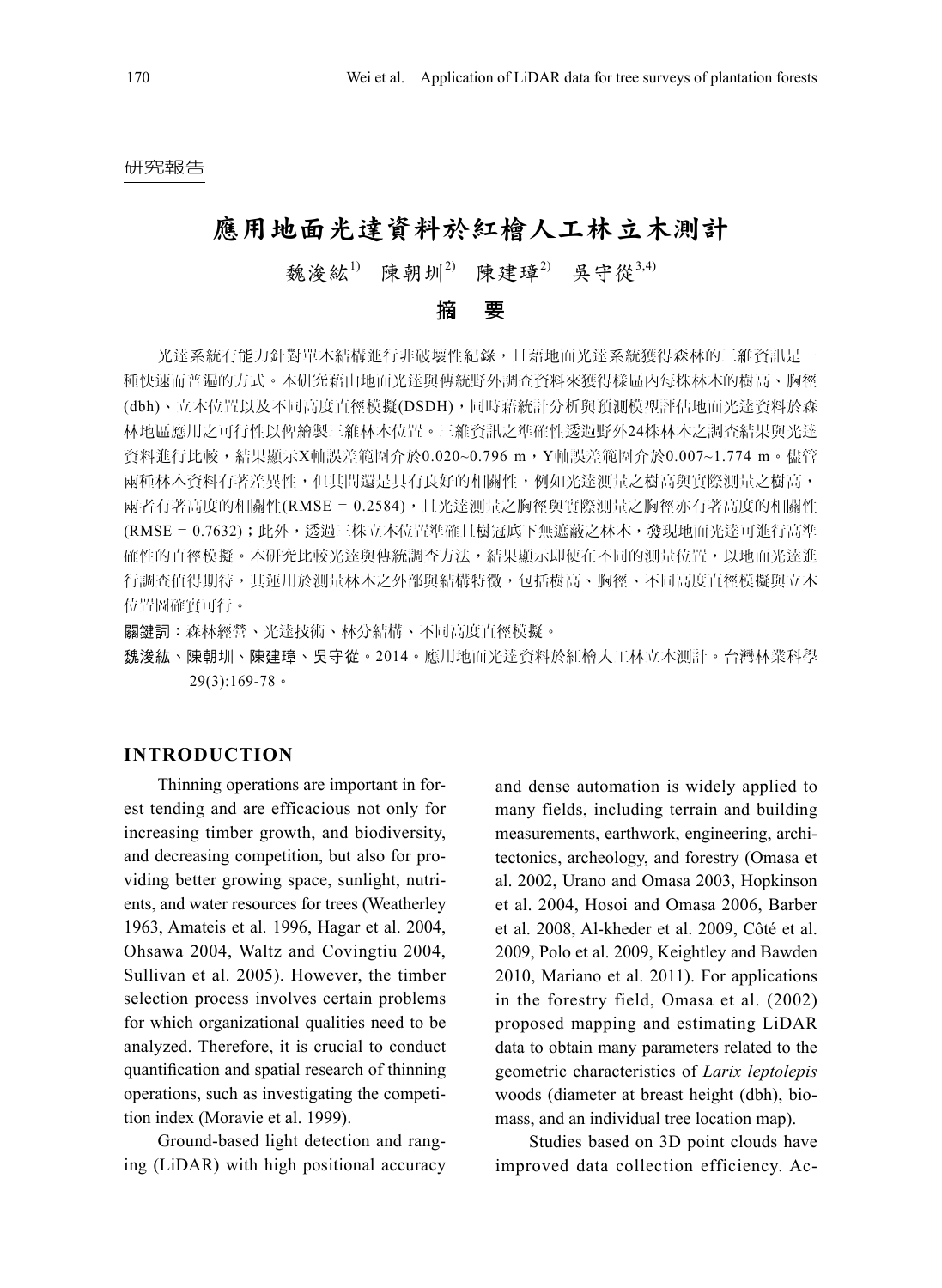counting for the effects of non-uniformity and precisely estimating vertical foliage distributions remain arduous with either airborne or ground-based LiDAR (Omasa et al. 2007). Hosoi and Omasa (2006) proposed a voxel-based canopy profiling method that divides the 3D space into voxels that are the 3D equivalent of pixels in a 2D image. This method was developed to estimate vertical foliage profiles with reduced non-uniformity effects in the foliage distribution and nonphotosynthetic tissues.

The structural and geometrical parameters of trees and stand characteristics, such as individual tree biomass and leaf area density, are respectively derived from manual volume measurements and leaf destructive sampling. In addition, forest destructive sampling techniques are both slow and costly, and other inexpensive methods, such as ground-based LiDAR used in recent years, were found to be reliable.

To determine the suitability of laser sensors for characterizing forest trees, this study computed several parameters based on LiDAR data and field survey data. In addition to comparing the height of trees, dbh, and maps of individual tree locations determined using the 2 datasets, this research also evaluated the accuracy of trunk simulations. The developmental procedures and their results are presented in this study.

#### **MATERIALS AND METHODS**

#### **Ground-based LiDAR and field tests**

This research used ground-based LiDAR acquired with the Trimble GS200 system (Mensi SA, Paris, France). The LiDAR has a 360º horizontal field of view (HFOV) and a 60º vertical field of view (VFOV), so it can collect data using wider vision. The distance measurement was operated on the time-offlight measurement principle, and the intensity wavelength of 532 nm was provided by a green laser. The LiDAR range permits distance measurements at a maximum of 200 m, with a spot size of 3 mm at a distance of 100 m; the standard deviation of the distance measurement is 6 mm for a single shot. The laser scanning system can measure 5000 points per second. During data collection, a calibrated video snapshot of  $768 \times 576$ -pixel resolution is additionally captured, and is automatically mapped to the corresponding point measurements. Table 1 shows the ground-based LiDAR parameters of this study. The ground-based LiDAR was used to characterize a plantation of red cypress *Chamaecyparis formosensis* (Fig. 1) in the Liouguei area of Taiwan.

#### **LiDAR measurements**

The ground-based LiDAR uses an optical sensor, which may cause some problems

| Item                     | LiDAR Information                           |
|--------------------------|---------------------------------------------|
| Speed                    | up to 5000 points $s^{-1}$                  |
| Wavelength               | 532 nm                                      |
| Field of view            | $360^{\circ} \times 60^{\circ}$ (at 1 site) |
| Camera                   | $768 \times 576$ pixel resolution           |
| Vertical resolution      | $100 \text{ mm}$ at $100 \text{ m}$         |
| Horizontal resolution    | $100 \text{ mm}$ at $100 \text{ m}$         |
| Area                     | $20\times30$ m                              |
| Point clouds information | X, Y, Z, I, R, G, B                         |
| Point clouds numbers     | 74.5 points $m3$                            |

**Table 1. Ground-based LiDAR parameters of this study**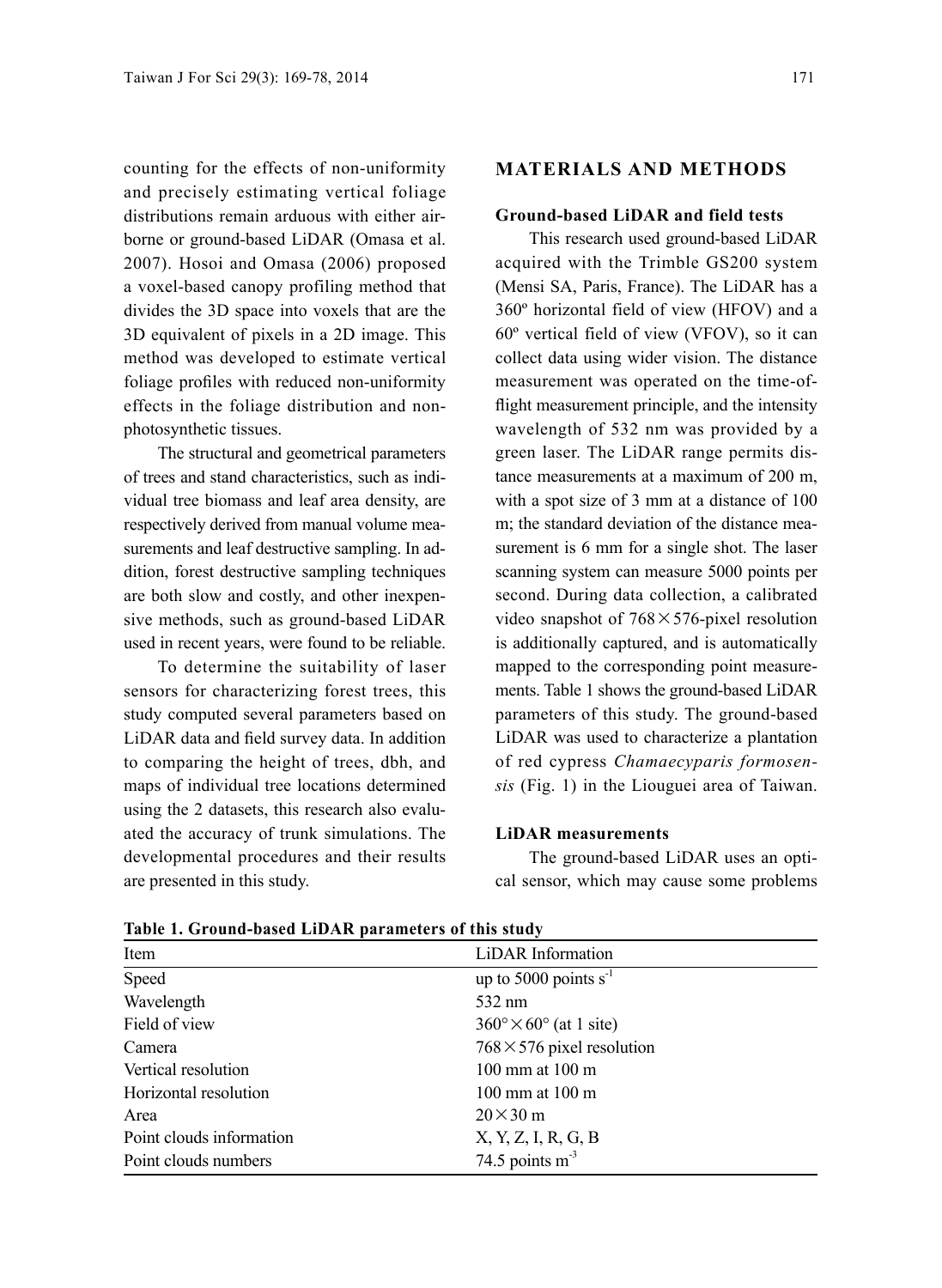

**Fig. 1. Plantation of Taiwan red cypress (***Chamaecyparis formosensis***) in the Liouguei area of Taiwan.**

in the shooting process. Figure 2 shows the types of occlusion problems according to computer graphic applications: ambient, self, and view frustum occlusions.

In order to reduce occlusion problems, we calculated 3D point clouds from 7 different positions. Figure 3 shows the 4 outside positions which were around our study area. In the inside place, we set up 3 different positions for decreasing occlusion. The procedure coordinates point cloud conversion from the same coordinate system, determined by movement and rotation elements in the 3D space, and coalesced linked targets to make the root mean squared error (RMSE) close to 0 (Fig. 3).

As a crucial element for geo-referencing, we also used a Sokkia SET530RK3 reflectorless total station (Kanagawa, Japan) in the reflectorless mode in the field survey with a range measurement accuracy of  $\pm$  (2 mm + 2 ppm $\times$ D) in the prism mode and  $\pm$  (3 mm) + 2 ppm). The point clouds formulated by the same coordinated system through registration were converted to targets of absolute coordinates that were merged with control points by geo-referencing.

LiDAR and manual measurements of tree height, dbh, individual tree location map, and diameter simulations at different tree heights (DSDHs).

The geo-referencing process of LiDAR data was described above. The LiDAR tree height measurement began with the measurement of the maximum tree height and the height of the bare trunk in a plane perpendicular to the row including the trunk axis (Fig. 4A, B). We extracted points from the LiDAR data of the 1.3-m ground base of every tree as the LiDAR DBH (Fig. 4C). We used equation (1) to calculate the distance between 1 point and another in the 3D space. Therefore, the same standards were applied in this study:

 $d = \sqrt{(\triangle X)^2 + (\triangle Y)^2 + (\triangle Z)^2}$  Eq. (1) where d is the distance;  $\triangle X$  is the displacement of the X coordinate,  $\triangle$ Y is the displacement of the Y coordinate, and  $\triangle Z$  is the displacement of the Z coordinate.

For this study, we also cut some trees and calculated their diameters at different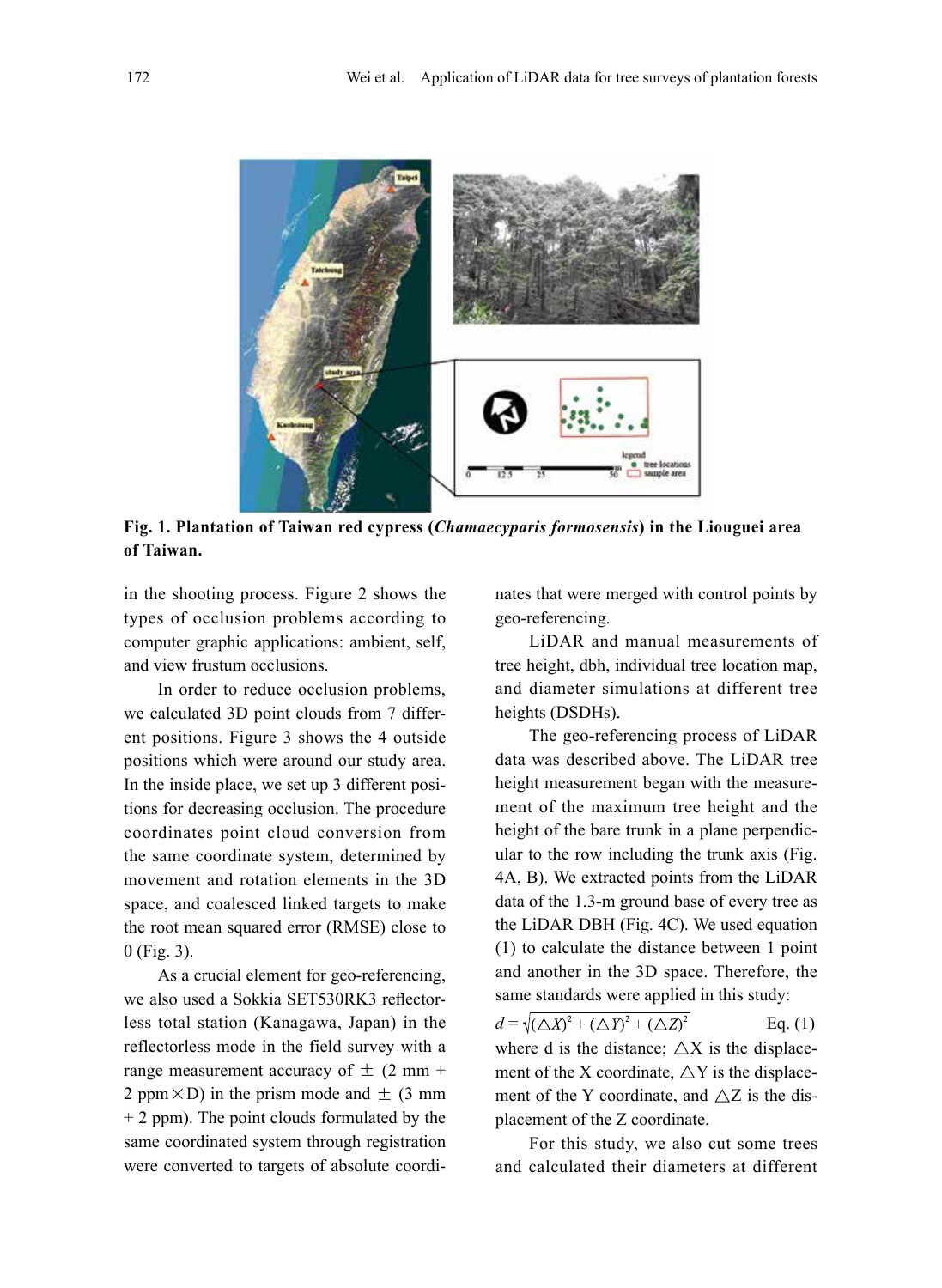

**Fig. 2. The 3 types of occlusion problems: (a) view occlusion; (b) self occlusion; and (c) ambient occlusion.**



**Fig. 3. Principles of registering point clouds measured from different locations and georeferencing point clouds passing through a registration process.**

heights including 0.3, 1.3, 3.3, 5.3, and 7.3 m and so on (the method was the same as that shown in Fig. 4C).

To compare the stand characteristics with the results of LiDAR measurements, 24 trees in a sample area were chosen, and the stand characteristics which included the tree height, DBH, and location of trees, were manually measured at the start. After LiDAR scanning, we cut 11 trees and choose 3 trees with less occlusion from among them in the sample area, and compared the diameters at different heights from LiDAR measurements with those manually measured. We then used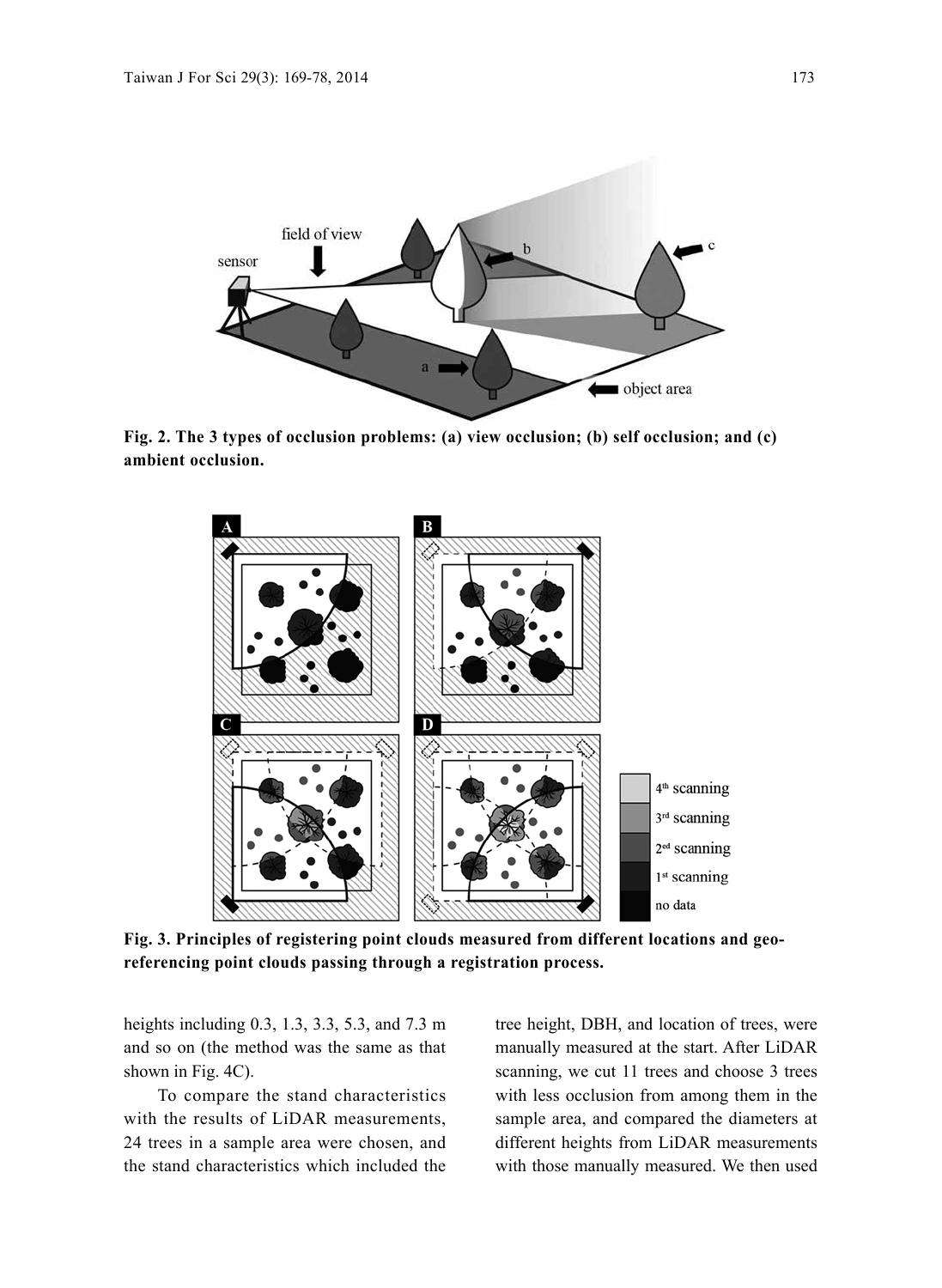

**Fig. 4. A. Using LiDAR data to extract stumpage; B. using LiDAR data to measure tree height; C. using LiDAR data to measure diameter at breast height.**

statistical methods including paired-sample *t*-test to analyze the relationships between the LiDAR data and ground survey data.

## **RESULTS AND DISCUSSION**

The point clouds rotate and move in 3D spaces through registration and georeferencing. To analyze the accuracy of the determined 3D information, results from 24 investigated trees in the field survey were compared to those from laser scanning. The outcomes indicated directional errors of 0.020~0.796 m in the X direction and 0.007~1.774 m in the Y direction. Compared to results with traditional methods, these values show that the new survey method developed can practically be applied to various measurement fields.

Some studies used several different directions to scan objects, which can decrease occlusion problems (Strahler et al. 2008, Al-kheder et al. 2009, Wei et al. 2013). By comparing inaccurate individual tree locations, we found that these trees were close to each other, and this situation affected ambient occlusion (Fig. 2). Wei et al. (2013) used different directions to scan a forest area. The results showed that the absolute value of the horizontal error of  $< 0.1$  m was 28.26%, and the vertical error of  $< 0.1$  m was 32.61%. In addition, the absolute values of the horizontal and vertical errors of < 0.5 m were 76.09 and 82.61%, respectively.

We used a *t*-test to check the accuracy of the LiDAR data. Table 2 shows the relationship between the tree height and dbh calculated from LiDAR data and manually measured in 24 trees. The results show that there was no difference between the LiDAR data and manual measurements ( $p > 0.05$ ). Thus, we obtained LiDAR data with fewer occlusion problems from 7 different positions.

This study separately probed the relationship between tree height and dbh calculated from LiDAR data and manually measured.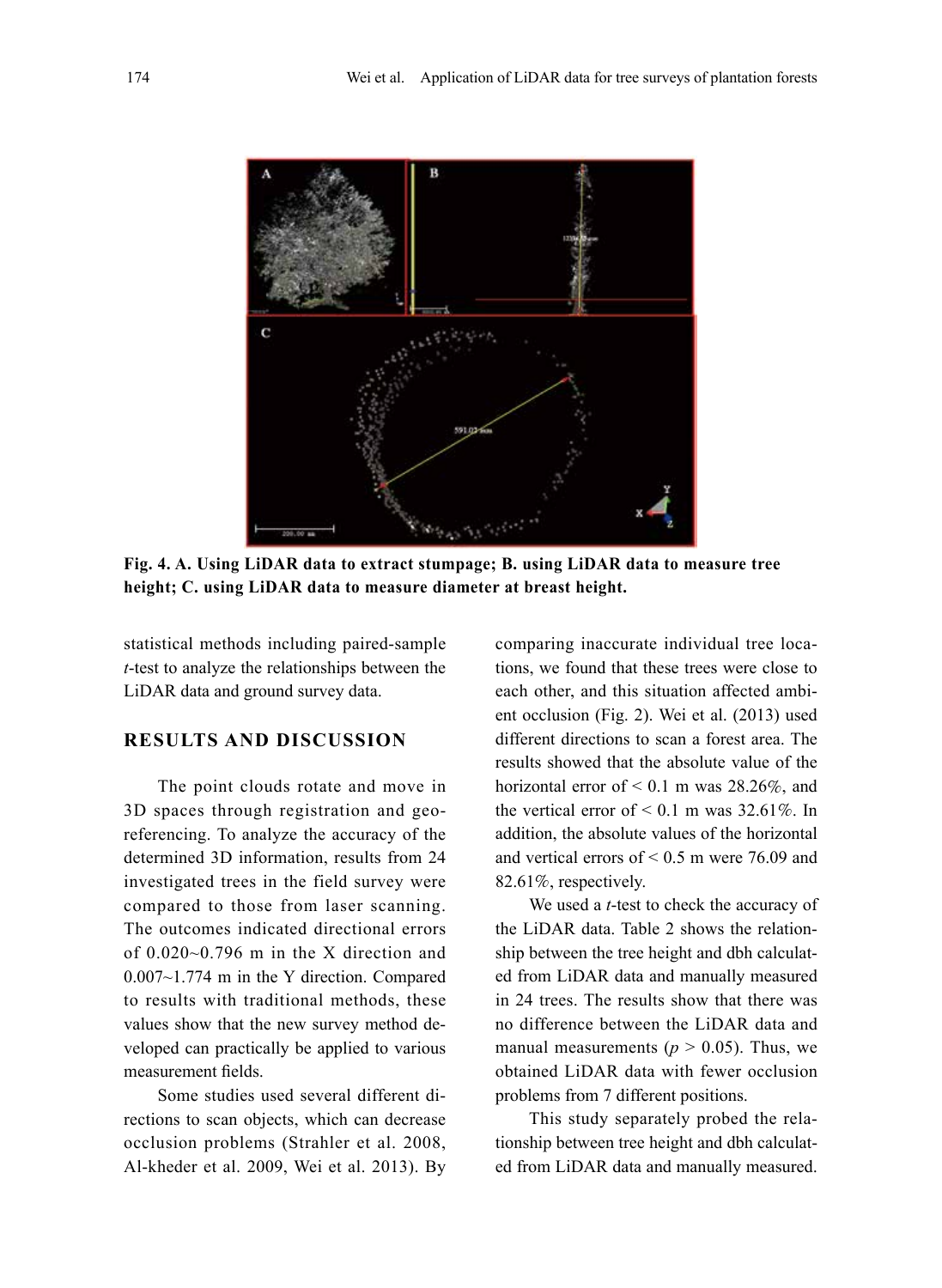|                                  | Paired differences |                   |                           |                                                                |       |       |    |                |
|----------------------------------|--------------------|-------------------|---------------------------|----------------------------------------------------------------|-------|-------|----|----------------|
| Tree height                      | Mean               | Std.<br>deviation | Std. error of<br>the mean | 95% Confidence interval<br>of the difference<br>Upper<br>Lower |       |       |    | d.f. $p$ Value |
| Pair 1 field data-<br>LiDAR data | 0.270              | 0.647             | 0.132                     | $-0.004$                                                       | 0.543 | 2.040 | 23 | 0.053          |
|                                  | Paired differences |                   |                           |                                                                |       |       |    |                |
| <b>DBH</b>                       | Mean               | Std.<br>deviation | Std. error of<br>the mean | 95% Confidence interval<br>of the difference<br>Upper<br>Lower |       |       |    | d.f. $p$ Value |
| Pair 2 field data-<br>LiDAR data | 0.492              | 1.243             | 0.254                     | $-0.034$                                                       | 1.017 | 1.937 | 23 | 0.065          |
| Note: $p > 0.05$ .               |                    |                   |                           |                                                                |       |       |    |                |

**Table 2. Paired sample** *t***-test (tree height and diameter at breast height (dbh))**

The manually determined data and LiDARobtained results were not unanimous for tree height and dbh, but a simple relationship existed between the values. Although every single tree differed, good correlations existed between the LiDAR tree height and field tree height (root mean squared error (RMSE) = 0.2584) and the LiDAR DBH and field DBH  $(RMSE = 0.7632)$ . This consequence is acceptable because of the 3 types of occlusion problems that cause some errors in the laser scanning process.

Keightley and Bawden (2010) used tripod LiDAR (ground-based LiDAR) to establish 3D volumetric modeling of a grapevine's biomass. The LiDAR analog volume indicated a high correlation. Estimating using a simple linear equation was an indirect way in that study, because of different objects. However, it showed that the laser scanning technique yielded a highly linear relationship between the vine volume and tissue mass, and revealed a new, rapid, non-destructive method to remotely measure standing biomass. In this study, we used a direct method to compare the same objects, such as tree height, DBH, and individual tree location. This application

shows promise of a capacity for use in other ecosystems such as orchards and forests.

On the other hand, we compared the DS-DHs of LiDAR measurements with manual measurements of 3 cut trees. We also used a *t*-test to check the accuracy (Table 3). Table 3 also shows that there was no difference between the LiDAR and manually measured data  $(p > 0.05)$  as also seen in Table 2. Based on the 3 trees used to discuss diameter simulations, there was a smooth, close line between the LiDAR and field data as shown in Fig. 5, that was about the case of DSDHs of the trunk. In fact, we found high accuracy in diameter simulations without occlusion (at heights below 3.3 m), but there were underestimates and over-calculations at the tip of tree (at heights of approximately over 9.0 m) and tree crown (almost 4.0~9.0 m), respectively.

Although the errors arose from self occlusion and view occlusion problems, when controled the tropism of ground-based Li-DAR data and revised it properly, the LiDAR system still was a good measurement instrument for forest investigations.

Lovell et al. (2011) presented a method for automatic tree locations detection and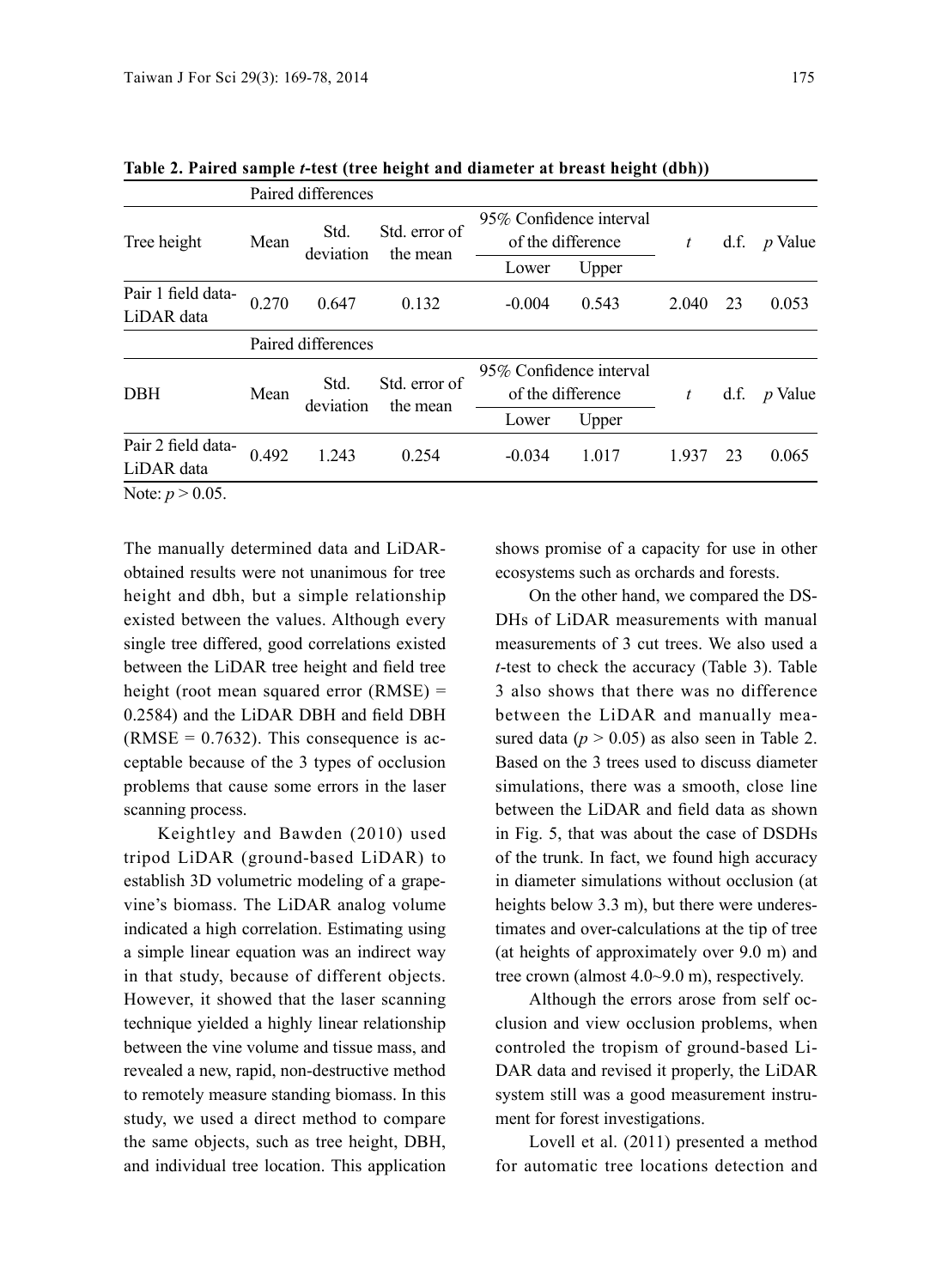| Table 3. Paired samples <i>t</i> -test of diameter simulations at different heights (DSDHs) |  |  |  |  |  |  |
|---------------------------------------------------------------------------------------------|--|--|--|--|--|--|
|---------------------------------------------------------------------------------------------|--|--|--|--|--|--|

|                                  | Paired differences |                   |                           |                                              |       |             |  |                     |
|----------------------------------|--------------------|-------------------|---------------------------|----------------------------------------------|-------|-------------|--|---------------------|
| <b>DSDH</b>                      | Mean               | Std.<br>deviation | Std. error of<br>the mean | 95% Confidence interval<br>of the difference |       | t           |  | d.f. <i>p</i> Value |
|                                  |                    |                   |                           | Lower                                        | Upper |             |  |                     |
| Pair 1 field data-<br>LiDAR data | $-0.332$           | 2.714             | 0.543                     | $-1.452$                                     | 0.788 | $-0.612$ 24 |  | 0.547               |
|                                  |                    |                   |                           |                                              |       |             |  |                     |

Note:  $p > 0.05$ .



**Fig. 5. Distributions between field-measured diameter simulations at different heights (DSDHs) and LiDAR-measured DSDHs.**

provided stand statistics up to 50 m in range within a forest. As shown in that paper, the data also provided stem diameters with accuracy dependent on the tree size and range. Polo et al. (2009) used ground-based LiDAR to estimate leaf biomass. The scanning direction was around the target. The results for orchards showed reasonable relationship of volume of tree-row plantations between destructive and non-destructive leaf sampling methods.

There are some similar conditions and results in that research and ours, such as the scanning distance, scanning direction, number of point clouds, and study area. Although our objects were not the same, we also obtained similar results. Comparing the results with traditional methods showed that the new survey method developed can be pragmatically applied to different measurement fields.

The LiDAR-based measurement system in this study was proven to be a valuable tool for measuring the physical and structural characteristics of plants, such as tree height, dbh, diameter simulations, and individual tree location maps.

Many studies utilized ground-based LiDAR data in a small area for making nondestructive recordings to provide observations of tree measurements (Omasa et al. 2002, Hosoi and Omasa 2006, Côté et al. 2009, Polo et al. 2009, Keightley and Bawden 2010, Mariano et al. 2011). Applications included tree-rows in orchards and vineyards, grapevine biomass, estimation of dbh and biomass, estimation of leaf area density, and estimation of plot-level forest canopy fuel properties.

This study also used ground-based Li-DAR for a forestry process to overcome some of the limits of agricultural applications.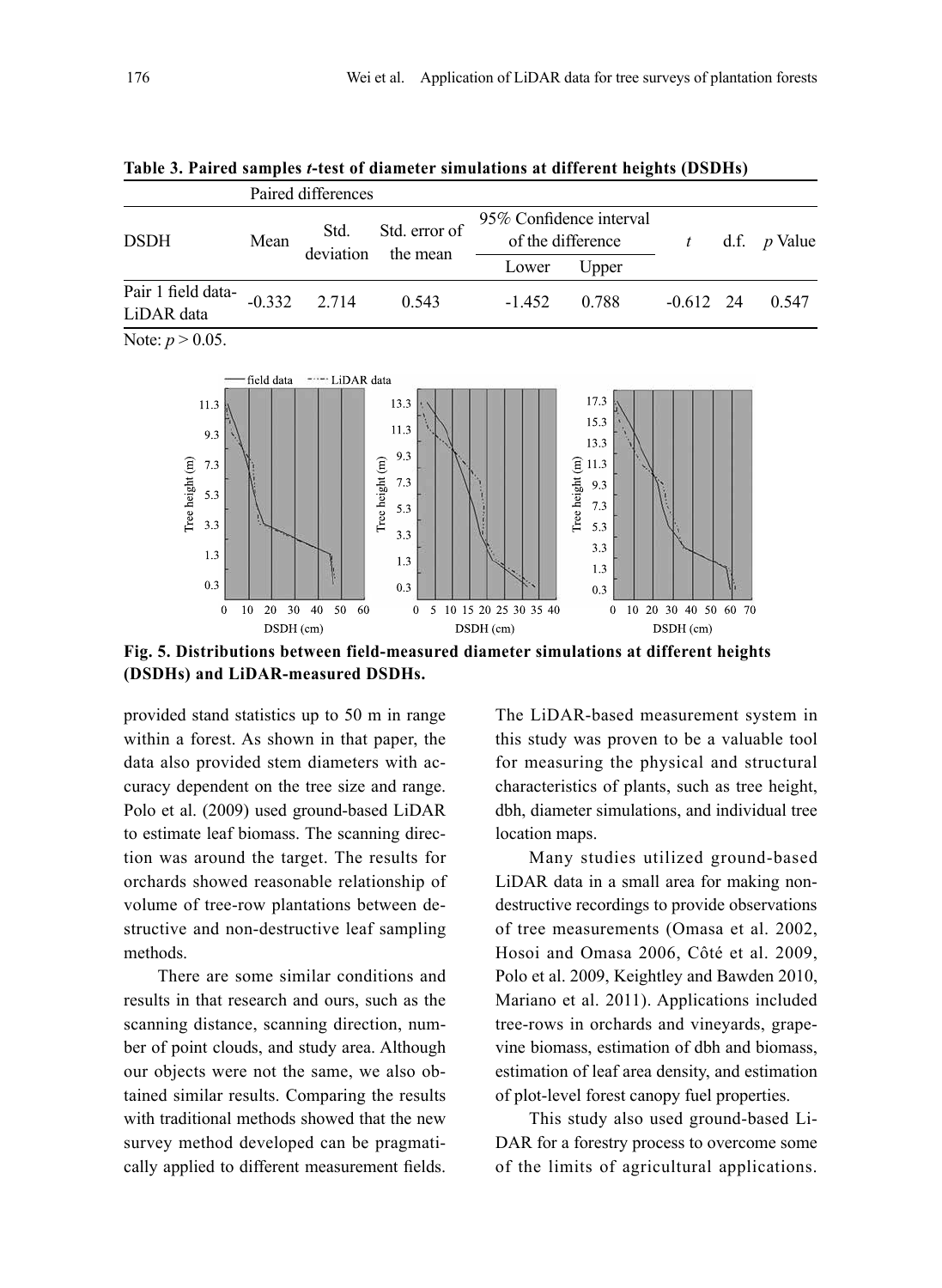The results with reasonable agreement were similar to the results derived from a destructive sampling method. The LiDAR system was proven to be a powerful technique with repeatable, prompt, and non-destructive estimates of plant properties.

### **CONCLUSIONS**

Taiwan possesses rich species because of its unique climate and environment. Managed plantations often have miscellaneous species growing like weeds. Therefore, recorded data in our field are needed for statistically robust, repeatable, and unbiased measurements obtained in a cost-effective way.

This study has proven the LiDAR-based system to be a valuable tool for measuring those characteristics. Measurements can be taken as frequently as needed without injuring trees. This research surveyed those characteristics by measuring 3D point clouds, depending on which technique was used. Measurements using LiDAR data showed a close correlation to field data modeled by a simple linear equation.

The strength of the LiDAR technique is its speed and accuracy, with as few numerical value measurements as 4 instrument views per tree, without needing to destroy the harvest. The ground-based LiDAR technique yielded a highly linear relationship between LiDAR data and field survey revealing a new, rapid and non-destructive method to remotely measure the volume of individual trees. But the limitations of this technique are the availability of instrumentation and software, loss of accuracy at the finest target scales, and errors. Application of this technique in the field requires multiple repositioning of the instrument to increase data collection time; however, no difference in data accuracy is anticipated.

3D laser scanning can obtain highly accurate scans of cloud data, and provide basic information on individual tree spatial distributions. This method not only can determine tree competition, forest health, forest measurement, and thinning operations by groundbased LiDAR scanning, but also solves quantification and spatial research problems with thinning operations, and advances simulations of thinning operations. Most of all, 3D laser scanning is also very easy to understand and apply for decision makers.

#### **ACKNOWLEDGEMENTS**

This research was funded by the National Science Council, Taiwan, under grants NSC99-2313-B-020-008-MY3 and NSC102- 2313-B-158-001.

#### **LITERATURE CITED**

**Al-kheder S, Al-shawabkeh Y, Haala N. 2009.** Developing a documentation system for desert palaces in Jordan using 3D laser scanning and digital photogrammetry. J Archaeol Sci 36:537-46.

**Amateis RL, Radtke PJ, Burkhart HE. 1996.** Growth and yield of thinned and unthinned plantations. J For 94:19-23.

**Barber D, Mills J, Smith-Voysey S. 2008.** Geometric validation of a ground-based mobile laser scanning system. ISPRS J Photogramm 63:128-41.

**Côté JF, Widlowski JL, Fournier RA, Verstraete MM. 2009.** The structural and radiative consistency of three-dimensional tree reconstructions from terrestrial LiDAR. Remote Sens Environ 113:1067-81.

**García M, Danson FM, Riaño D, Chuvieco E, Ramirez FA, Bandugula V. 2011.** Terrestrial laser scanning to estimate plot-level forest canopy fuel properties. Int J Appl Earth Obs